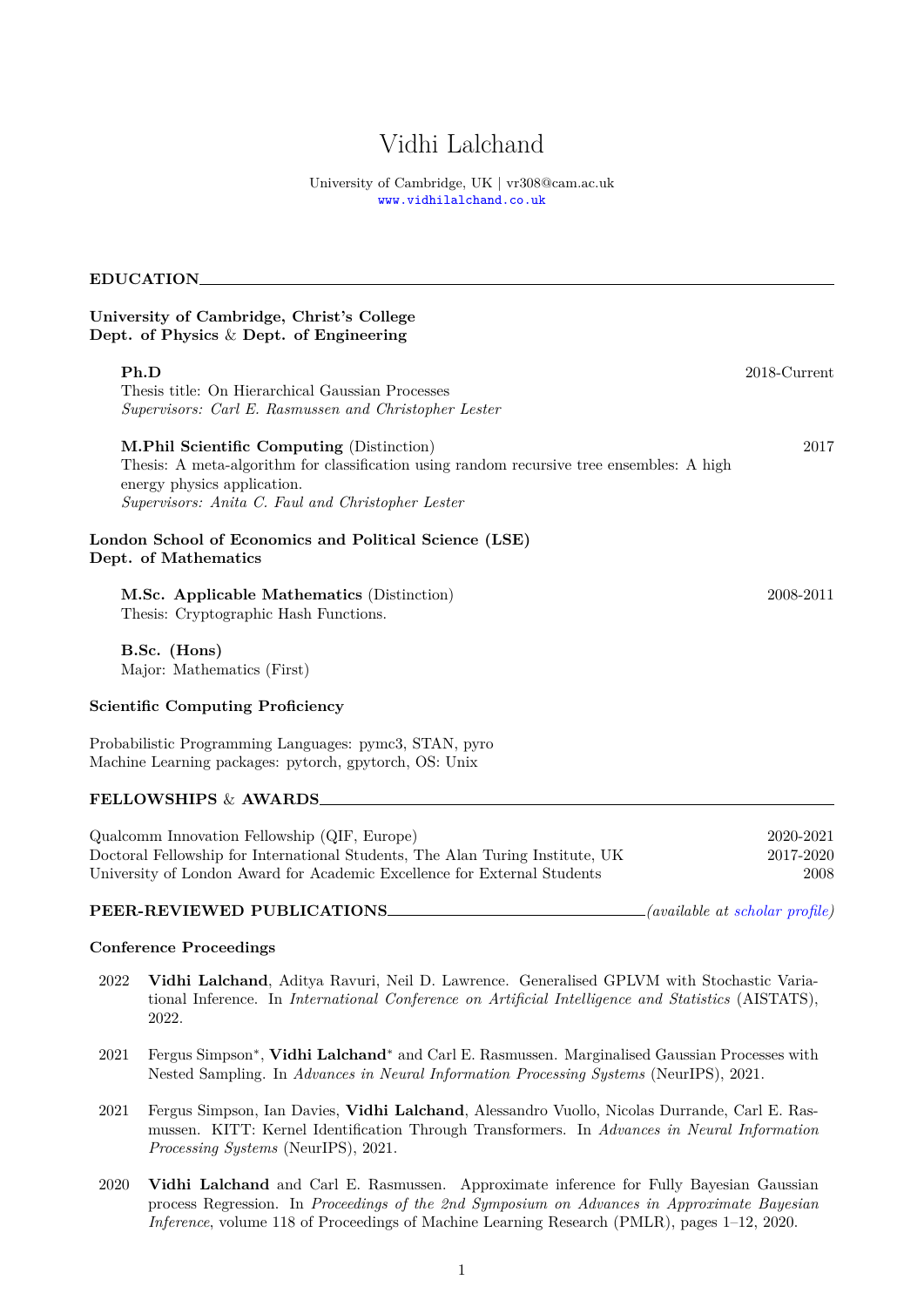### **Journals**

- 2021 Ryan-Rhys Griffiths, Alexander A. Aldrick, Miguel Garcia-Ortegon, **Vidhi R. Lalchand**, Alpha A. Lee. Achieving Robustness to Aleatoric Uncertainty with Heteroscedastic Bayesian Optimisation. In *Machine Learning: Science and Technology* (MLST), 2021.
- 2021 Hanuka A, Huang X, Shtalenkova J, Kennedy D, Edelen A, Zhang Z, **Lalchand VR**, Ratner D, Duris J. Physics model-informed Gaussian process for online optimization of particle accelerators. *Physical Review Accelerators and Beams*. 2021 Jul 8;24(7):072802.

#### **Workshops**

- 2020 **Vidhi Lalchand**, Aditya Ravuri, Neil D. Lawrence. Gaussian Process Latent Variable Flows for Massively Missing data. *3rd Symposium on Advances in Approximate Bayesian Inference* (AABI), 2020.
- 2020 Fergus Simpson, **Vidhi Lalchand** and Carl E Rasmussen. Marginalised Gaussian Processes with Nested Sampling. *3rd Symposium on Advances in Approximate Bayesian Inference* (AABI), 2020.
- 2019 **V. R. Lalchand**. Extracting more from Boosted Decision Trees: A High Energy Physics case study. *Second Workshop on Machine Learning and the Physical Sciences* (NeurIPS), 2019, Vancouver, Canada.
- 2018 **V. R. Lalchand**, A.C. Faul. A Fast and Greedy Subset-of-Data (SoD) Scheme for Sparsification in Gaussian processes. *38th International Workshop on Bayesian Inference and Maximum Entropy Methods in Science* & *Engineering,* (MaxEnt), 2018.

#### **Review Articles**

2013 P Treleavan, M Galas and **V Lalchand**. Algorithmic Trading Review. *Association of Applied Computing Machinery*, November 2013.

## **Preprints**

- 2022 **Vidhi Lalchand**, Kenza Tazi, Talay M. Cheema, Richard E. Turner, Scott Hosking. Kernel Learning for Interpretable Climate Science. (In submission)
- 2022 **Vidhi Lalchand**, Aditya Ravuri, Emma Dann, Dinithi Sumanaweera, Natsuhiko Kumasaka, Shaista Madad, Neil D. Lawrence. Modelling Technical and Biological Effects in single-cell RNA-seq data with Scalable Gaussian Process Latent Variable Models (GPLVM) (In submission)
- 2022 **Vidhi Lalchand**, Talay M. Cheema, Laurence Aitchison, Carl E. Rasmussen. Gaussian process parameterised Covariance Kernels for Non-Stationary Modelling. (In submission)
- 2022 **Vidhi Lalchand**, Wessel Bruinsma, David R. Burt, Carl E. Rasmussen. Sparse Gaussian Process Hyperparameters: Optimise or Integrate? (In submission)

#### **PROFESSIONAL ACTIVITIES**

Reviewer for ICML (2022), AISTATS (2022) and NeurIPS (2021, 2022).

## **TEACHING** & **SUPERVISION**

- 2021 TA for Module 4F13: Probabilistic Machine Learning (MPhil, Department of Engineering)
- 2022 Supervisor for Module 3F8: Inference (Part II, Department of Engineering)
- 2022 Part III Computer Science (Thesis Supervision) Student: Kushagr Ahuja (Distinction)